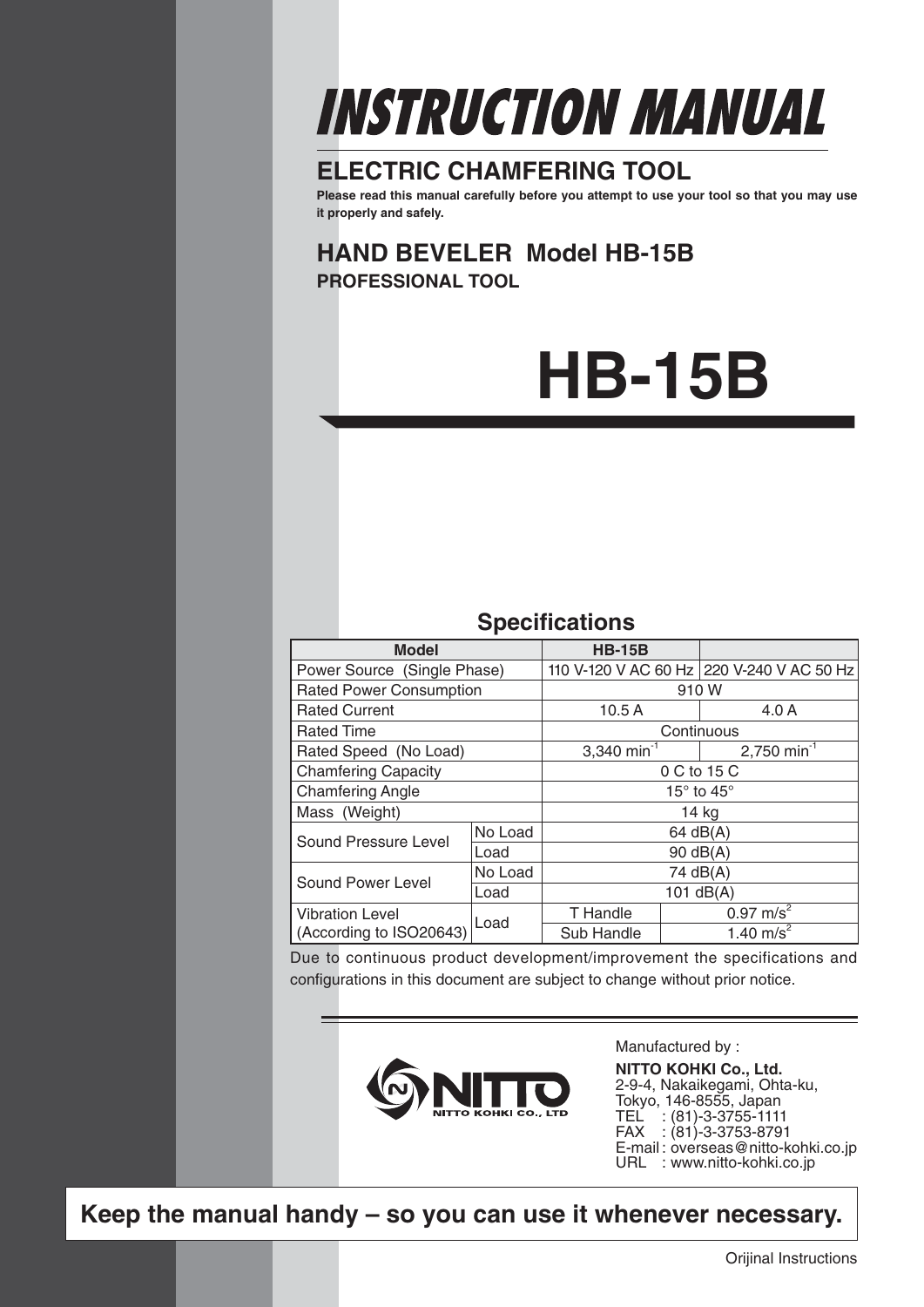Thank you very much for your purchase of this **Nitto Kohki products.**

Before using your tool, please read this manual carefully so that you may use it properly to get the most out of it.

**Please keep the manual handy - so you can use it whenever necessary.**

| $\cdot$ English | : Please ask your dealer or<br>distributor for instruction manual<br>in local language(s).                    |
|-----------------|---------------------------------------------------------------------------------------------------------------|
| ∙ German        | : Bitte fragen Sie Ihren Händler<br>nach eine Betriebsanleitung in<br>Landessprache.                          |
| · French        | : S'il vous plait, veuillez demandez<br>á votre foumisseur de manuel<br>instruction en langue locale.         |
| · Spanish       | : Por favor, cantacte con su<br>distribuidor para el manual de<br>instrucciones en español.                   |
|                 | · Portuguese : Por favor pessa ao seo agente<br>ou distribuidor o manual de<br>instrucces ih linguagen local. |
| · Italian       | : Per Manuale Istruzioni in lingua<br>locale Vi preghiamo di rivolgervi<br>al rivenditore o distributore.     |
| $\cdot$ Dutch   | : Vraag uw handelaar<br>om een nederladstalige<br>gebruiksaanwijzing.                                         |
| $\cdot$ Swedish | : Be er lokala Åtreförsäljare eller<br>distributör om manualer pá<br>svenska.                                 |
| $\cdot$ Danish  | : Venligst henvend Dem til<br>den danske distributør for<br>instructions manualer.                            |
| $\cdot$ Polish  | : Prosze pytac swojego dealera<br>lub dystrybutora o instrukcje<br>obslugi w jezyku localnym.                 |
| ・中文             | :請向當地供應商或経銷商詢問中<br>文使用説明書                                                                                     |

## **CONTENTS page**

|                                         | puyu |
|-----------------------------------------|------|
|                                         |      |
|                                         |      |
|                                         |      |
|                                         |      |
|                                         |      |
| 2. CHECK THE CONTENTS OF THE PACKAGE  4 |      |
|                                         |      |
|                                         |      |
| 5. HOW TO REPLACE INDEXABLE INSERTS     |      |
| AND THE HOLDERS  6                      |      |
|                                         |      |
|                                         |      |
|                                         |      |
|                                         |      |
| 10. EXPLODED DIAGRAM : HB-15B  8        |      |

## **PICTOGRAM**

Warning: It might be dangerous to operate the tool if the instructions supplied are not followed.

Using this tool improperly could result in serious injury. Read the instruction manual before using.



Always wear suitable eye protection.



Always wear suitable hearing protection.



Always wear respiratory protective equipment (PPE).



Always wear protective gloves for protection of hands from Vibration, Shock and Burns.

| Storage Temperature:       | $-10^{\circ}$ C - 60 $^{\circ}$ C (no freezing) |
|----------------------------|-------------------------------------------------|
| Storage Humidity:          | Maximum 90% at 25°C (no dewing)                 |
| Operating Temperature:     | $5^{\circ}$ C - 40 $^{\circ}$ C                 |
| <b>Operating Humidity:</b> | Maximum 90% at 25°C (no dewing)                 |
| Altitude:                  | 1000m Max.                                      |
| Over-voltage Category:     | Category II according to IEC60664-1             |
| Pollution Degree:          | Degree 3 according to IEC60664-1                |
|                            |                                                 |

The following Safety notations are used throughout the manual to highlight safety precautions for the user and for the tool.



**WARNING:** Indicates a potentially hazardous situation which, if not avoided by following the intervalsed by following the intervalsed by following the intervalsed by following the intervalsed by formulations of the could instructions given, could result in death or serious injury.

**CAUTION:** Indicates a potentially hazardous situation which, if not avoided by following the interval of the interval of the state of the interval demander instructions given, could result in injury or material damage.

Please note, however, that failure to observe safety precautions under the "  $\triangle$  Caution" category could result in a serious occurrence depending on the situation: please observe all safety precautions in the manual. **Caution**: Important precautions for tool setup, operation and maintenance.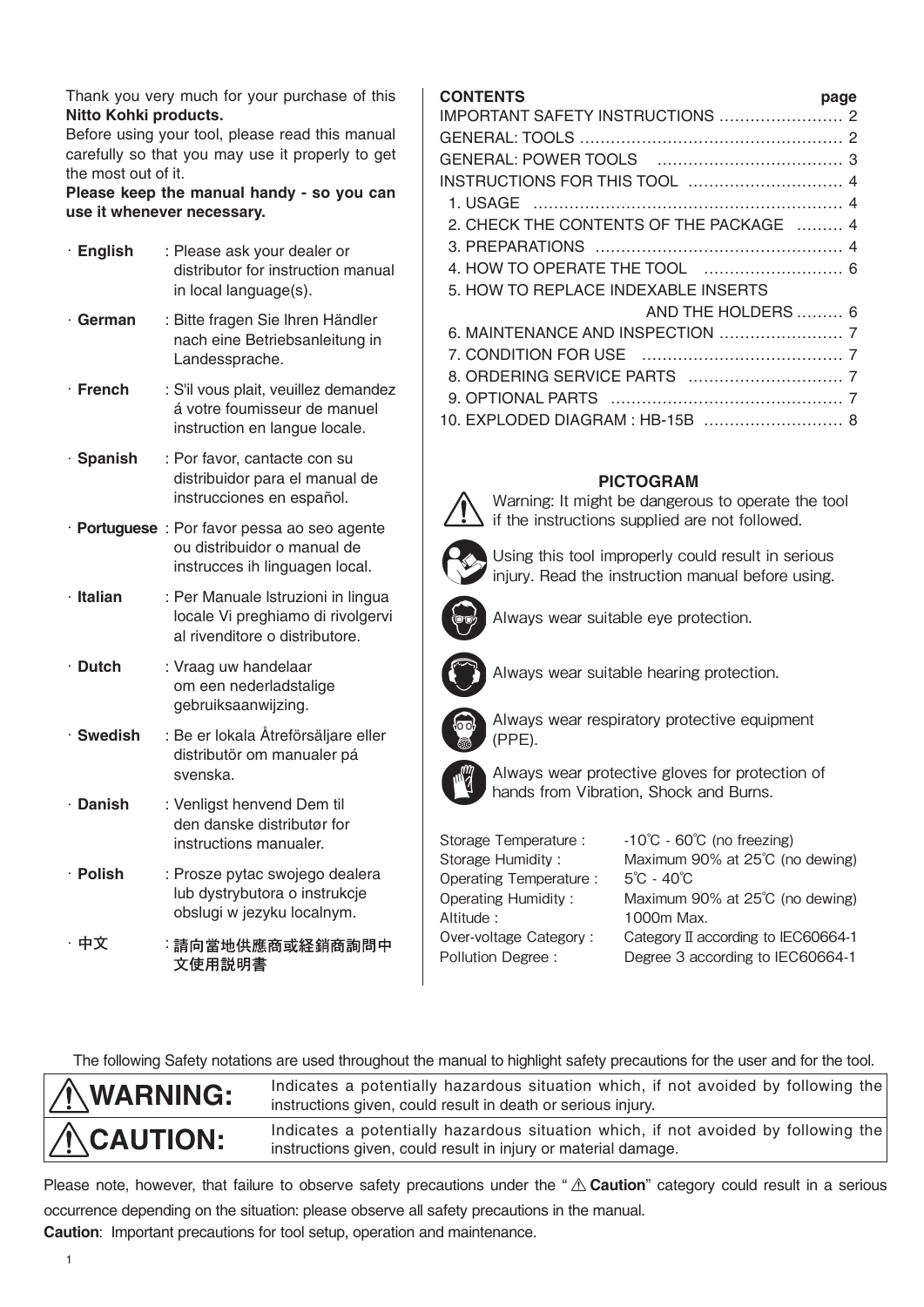# **IMPORTANT SAFETY INSTRUCTIONS**

When using the tool, please observe the safety precautions below to prevent possible accident or injury.

# **GENERAL: TOOLS WARNING**

## **TO OPERATORS**

● **Wear proper clothing for the type of work being done.**

Take care so that clothing, ties, hair, etc. will not become entangled with the moving parts. If items become entangled, it will cause the operator to be pulled towards the tool and lead to possible cause of accident or injury.

● **Always wear suitable eye protection.** 

Remember, regular glasses are not safety glasses. The lenses are only shock resistant, which will not give you sufficient eye protection you may need in your working environment.

- **Always wear suitable hearing protection.**
- **Wear respiratory protective equipment (PPE).**  Wear respiratory protective equipment (PPE) when working in an environment where dust particles are generated in operation.
- **Always wear protective gloves for protection of hands from vibration, shock and burns.**
- **Avoid working posture that is too stressful.**  Always ensure a firm footing and well balanced posture.
- **Do not operate the tool if you are too tired.**
- **Never touch any moving parts of the tool when running.**

## **ABOUT WORK AREA**

● **Keep the work area clean.**

Cluttered work areas (e.g. workbench) invite accidents.

● **Carefully select the work area.** Do not expose the tool to rain. Do not use the tool in a wet or soaked area.

See that the work area is adequately illuminated.

- **Never work near inflammable liquid or in a potentially explosive atmosphere.**
- **Keep children away from the work area.** Keep children and unauthorized people away from the work area to avoid accident or injury.

# **BEFORE OPERATION**

#### ● **Inspect tool before use.**

Before using, check that screws are securely tightened, that any protective cover or guard is securely in place and other parts are free from damage, and that the tool runs as it should.

Check that moving parts are properly adjusted for positioning and tightened, that parts are free from damage and properly mounted, and that all other parts are in good condition for normal operation.

Should you find any damage to the protective cover or other part, replace it in accordance with the Operation Manual. If there are no instructions in the Manual, please contact the sales agent through which you have purchased your tool or an authorized dealer near you for repair.

Likewise, if a switch failure occurs, contact sales agent through which you have purchased your tool or an authorized dealer near you for repair.

Do not use the tool if it does not start or stop with the start/stop switch.

#### ● **Securely mount cutter**

An improperly mounted cutter may fly out, causing possible damage to the tool or injury to the operator.

- **Always remove spanner, wrench, etc., once adjustment has been made with them.**
- **Use a tool appropriate for the application.** Avoid heavy-duty application that is beyond the capacity of the tool.
- **Do not use the tool for purposes other than what it is designed for.**

### ● **Do not abuse tool.**

Use the tool in accordance with the specifications: you'll get the most out of it while ensuring safety.

● **Securely fasten workpiece in place.**

Use a vice or clamp to securely fasten the workpiece in place. It is much safer this way than holding it in your hand, allowing you to operate the tool with both hands.

## **ABOUT HANDLING**

#### ● **How to store tool.**

When the tool is not used, store it in a dry area and out of reach of children.

#### ● **How to carry tool.**

Do not touch the start switch while the tool is being carried.

● **Do not leave the tool unattended while it is running.**

Turn off the start switch and disconnect the tool from power source. Do not leave the work area until the tool comes to a complete stop.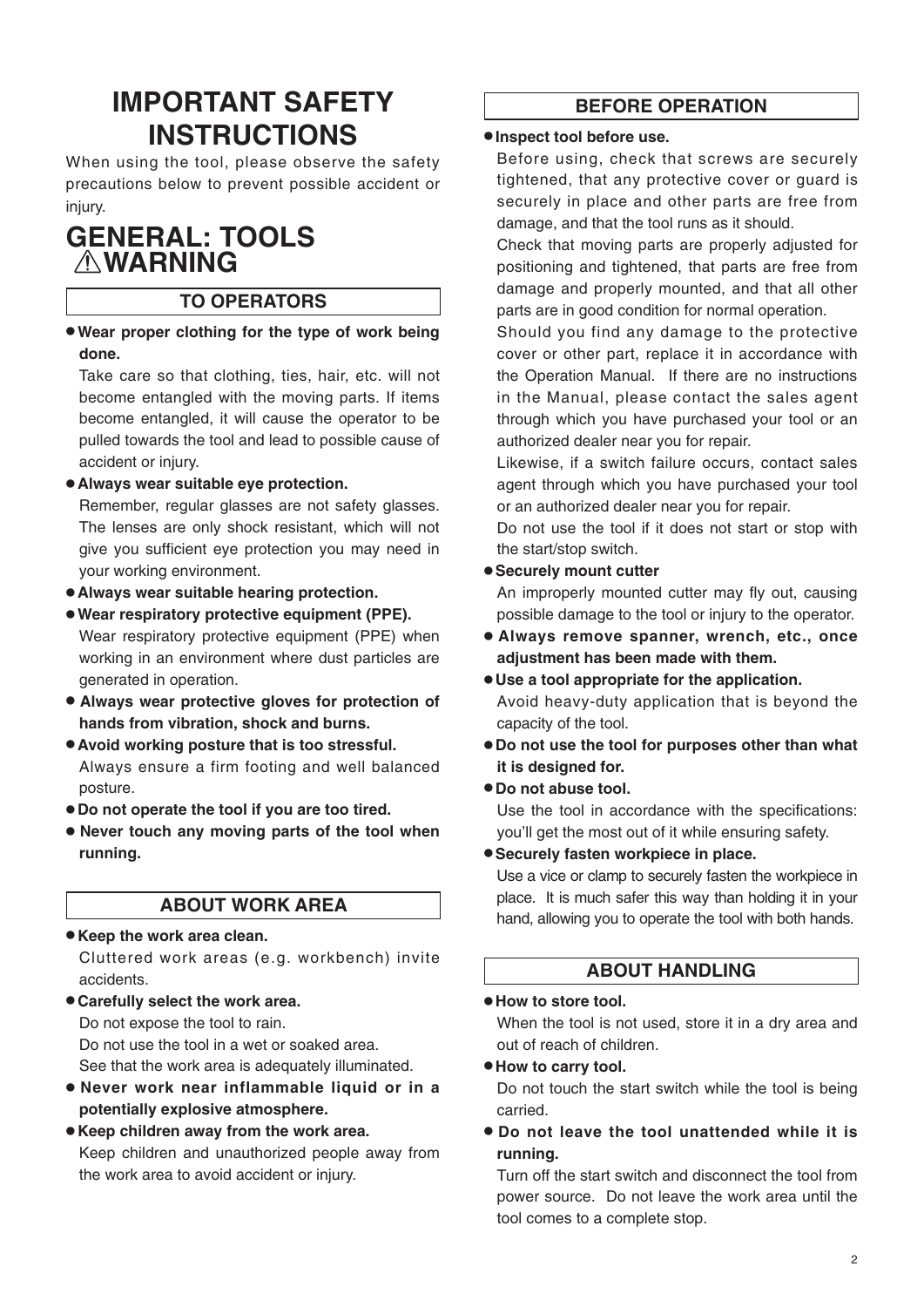# **MAINTENANCE/SERVICE**

#### ● **Do not take apart or modify tool.**

Disassembly or modification carried out without the supervision of a qualified or authorized service engineer could result in an accident or injury.

#### ● **Inspect cutting tool and accessories, etc.**

Always check to see that the cutting tool and accessories, etc. are in good operating condition without damage or deterioration before you mount them on the tool. Should you find any damage to an accessory or part, please contact sales agent through which you have purchased your tool or an authorized dealer near you for repair.

### ● **Check parts for damage.**

When you have found damage to the accessory or other part, carefully check the damaged part to determine the extent of influence it has upon the functions of the tool – that is, determine whether it can still perform its normal functions.

Check to see that the linkage of the moving parts is OK, that all parts are OK without damage, that they are properly mounted, and that the tool functions normally. Should you find any damage to an accessory or part that may hamper proper functioning of the tool, please contact sales agent through which you have purchased your tool or an authorized dealer near you for repair.

● **Have your tool repaired at an authorized Nitto Service Center.** 

For repair or parts replacement, please contact the sales agent through which you have purchased your tool or an authorized dealer near you.

● **Use only Nitto genuine parts.** 

Use of improper parts may result in serious accident. To obtain a Nitto genuine part, consult this Manual or contact the sales agent from which you have purchased your tool directly.

● **Do not detach label or nameplate from tool.**  When a label/nameplate gets damaged, worn or becomes missing, contact the sales agent through which you have purchased your tool or Nitto Kohki Co. Ltd, directly for a replacement.

## **DISPOSAL**

When a tool is taken permanently out of service, it is advised that the tool is disassembled, degreased and parts separated by material and recycled locally in the appropriate manner.

# **GENERAL: POWER TOOLS**

# **WARNING**

- **Always use power source per specifications on the nameplate.**
- **Never connect the earthing conductor to a gas Pipe: if you do so explosion may result.**
- **Check to see that there is no abnormality in earth- clipping or earthing conductor.**

Conduct continuity check between the earth clip and a metal portion of the machine with a tester or insulation resistance tester, if you have one. Wiring connections involving the installation of earth bar or plate into the ground will call for the expertise of a qualified electrician. Please contact your local electrical contractor.

### ● **Don't abuse cord.**

Don't carry tool with a cord in your hands; don't pull a cord to disconnect it from the socket. Don't give damage to cord by abusive use, such as, reworking, forced bending, exposure to heat, pulling, twisting, bundling, application of weight, pinching, hanging from metal hardware, etc.

- **Before using the tool, ensure that ground-fault circuit interrupter for electrical shock guard is installed in the power source to which the tool will be connected, as required by the Ordinance on Labor Safety and Hygiene and/or the Technical Standard for Electrical Installation.**
- **Avoid abrupt, unintentional start.** Before connecting a power supply plug to power source, make sure that the switch is turned off.
- **Turn off the switch and disconnect the power supply plug from power source before setting up for operation or getting down to inspection or maintenance work.**

### ● **Do not replace the supply cord.**

When replacing the supply cord, please contact the sales agent through which you have purchased your tool or an authorized dealer near you.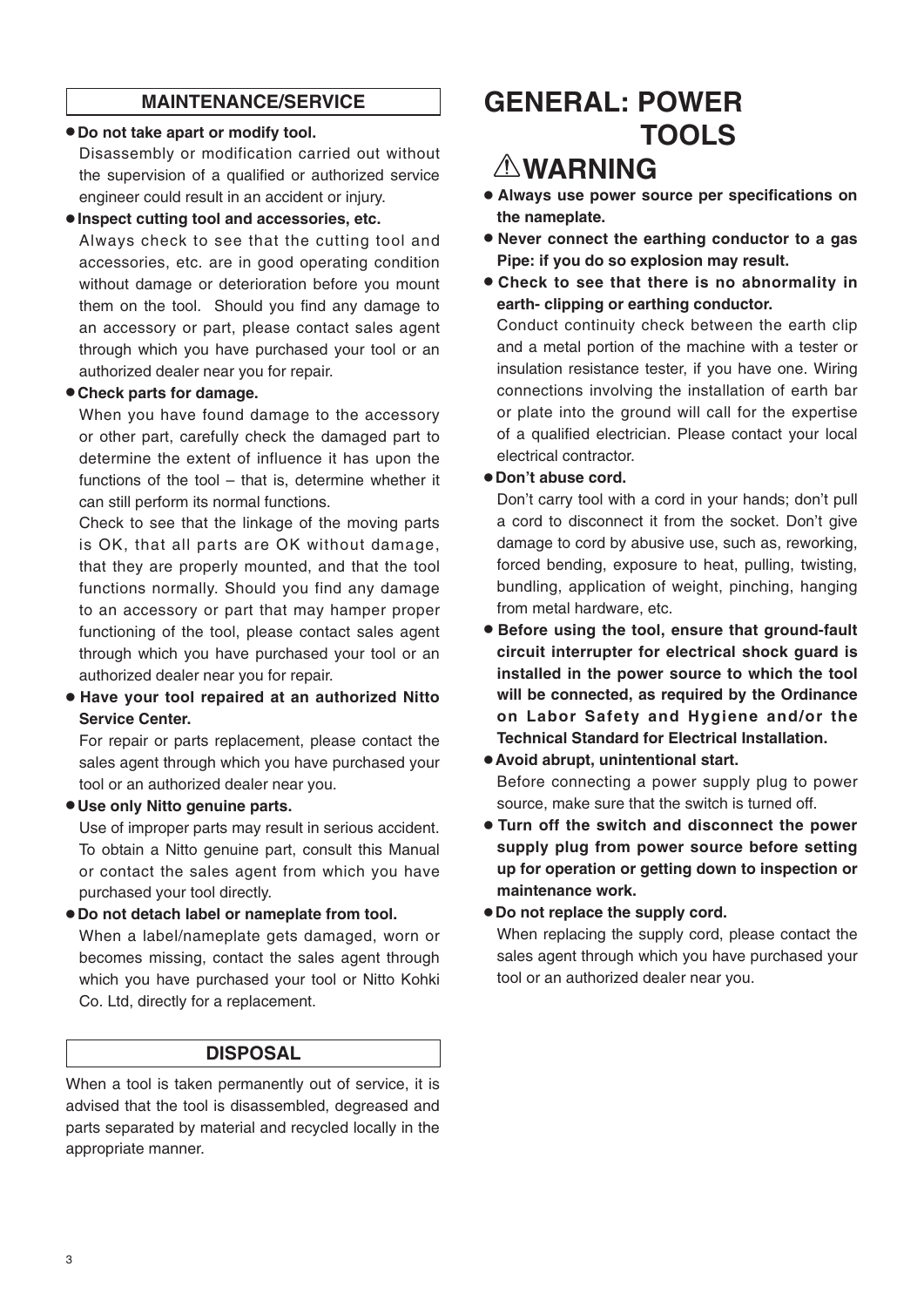# **INSTRUCTIONS FOR THIS TOOL**

## **About Your Tool**

# **WARNING**

- **Use of power is limited to the power source specified by the rating plate.**
- **Before using the tool, make sure the power source to which it will be connected is fitted with an earth leakage breaker to prevent electric shock.**
- ●**Extension cord should be selected after ensuring the diameter is compatible with the length of the extension.**

Beware of extremely long power cord (particularly wound up thin cords) as they may cause drops in voltage which weaken the magnetism, adversely affecting the performance and function of the unit. Do not share the extension cord with any other electric machine tools.

| <b>Extension Cord</b> |                                |  |
|-----------------------|--------------------------------|--|
| Max. Length           | Nominal cross-sectional area   |  |
| 10 <sub>m</sub>       | 1.25 mm <sup>2</sup> or more   |  |
| 15 <sub>m</sub>       | $2.00$ mm <sup>2</sup> or more |  |
| 30 <sub>m</sub>       | 3.50 mm <sup>2</sup> or more   |  |

- **When performing maintenance, inspection, replacement or adjustment of parts, make sure to disconnect the attachment plug from the receptacle.**
- **To replace the Indexable Inserts after using, do not touch with bare hands as the Indexable Inserts and Holders are heated at high temperature.**
- **Use our original Indexable Insert.**
- **Do not use the worn or damaged Indexable Insert.**

## **1 USAGE**

This is a hand held electric tool for chamfering of mild steel (SS400) with the Indexable Inserts.

# **2 CHECK THE CONTENTS OF THE PACKAGE**

Check the contents and make sure that the tool does not have any damage which may have occurred during transportation. The contents should correspond to the list as follows. In case of damage/missing parts, please contact the sales agent from whom you purchased the tool.

| <b>Package Contents</b>                   | Qty   | check |
|-------------------------------------------|-------|-------|
| <b>HAND BEVELER HB-15B</b>                | 1 set |       |
| Indexable Insert 12.7 Ass'y(12pcs. / Set) | 1 set |       |
| Roller Bracket Ass'y                      | 1 set |       |
| Hex. Socket Screw Key 4                   |       |       |
| Hex. Socket Screw Key 5                   |       |       |
| Hex. Socket Screw Key 6                   |       |       |
| Spanner 24 x 27                           |       |       |
| Hook Spanner 25 x 28                      | 1     |       |
| T Wrench Key                              |       |       |
| Spacer A                                  | 1     |       |
| Spacer B                                  |       |       |
| Plate B                                   |       |       |
| <b>Instruction Manual</b>                 |       |       |
| <b>Declaration of Conformity</b>          |       |       |

# **3 PREPARATIONS**

# **WARNING**

- **Be sure to turn the switch OFF and remove the power plug from power supply whenever setting up the tool.**
- **3-1. How to Adjust Chamfering Levels**
- (1) Loosen the Clamp Lever. (Fig.1) Move the Clamp Lever to a convenient position when a spline is used. Move it to a place where it will not obstruct work after use.
- (2) Move the Base Line to the desired location on the Scale Plate by operating the grip so that the specified chamfering levels are obtained.
- (3) Perform firm locking by the Clamp Lever on completion of adjustment, and turn the Clamp Lever to a position where the operation is not obstructed.
	- \* The Clamp Lever has been fixed at an arbitrary position when turned and lifted.



(4) Suggestion for performing major chamfering. Carry out chamfering gradually with repeated actions rather than attempting to chamfer every thing at one time. This reduces the labor required as well as the Indexable Inserts wear.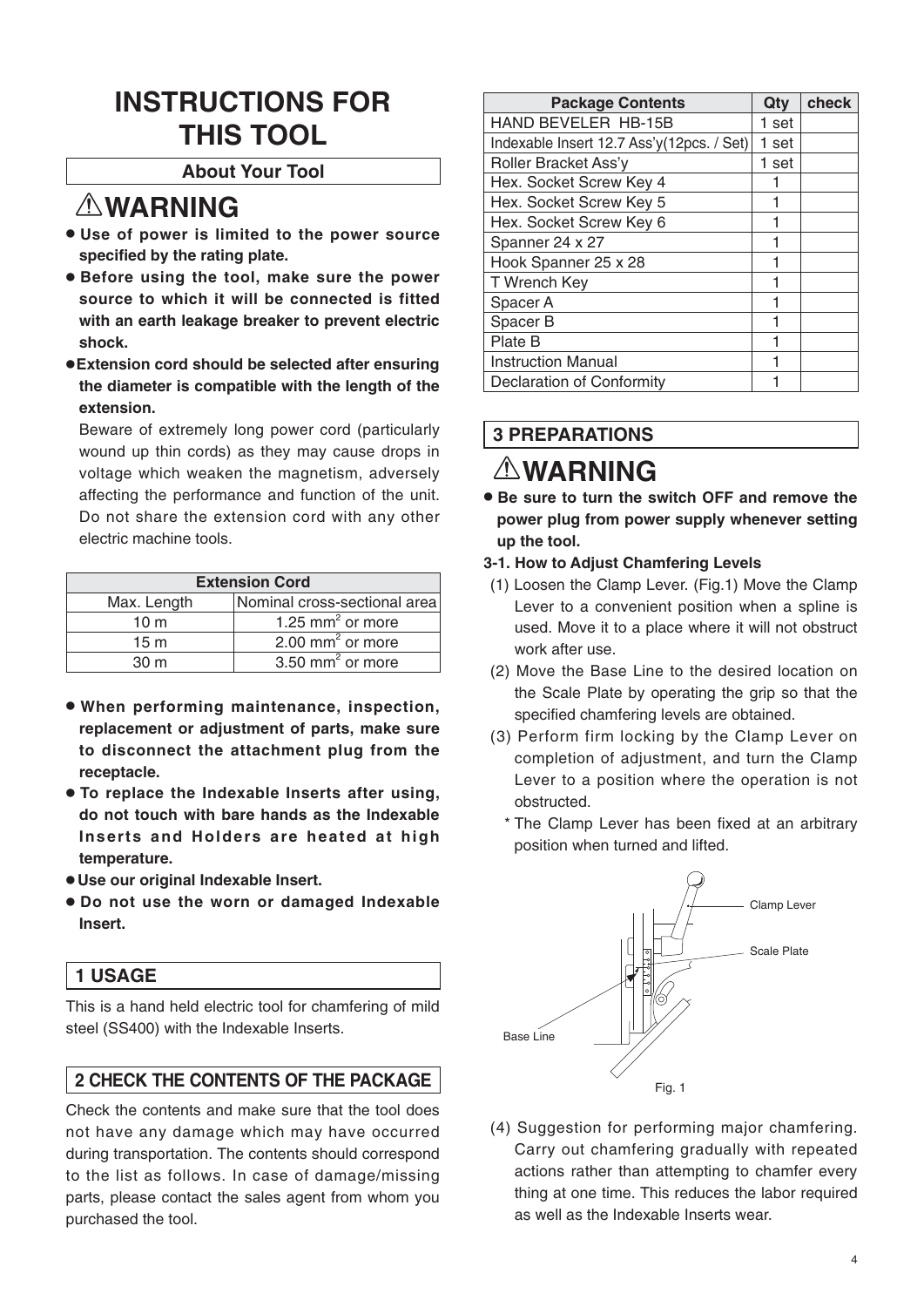| <b>Chamfering levels</b> | Work criteria                                        |
|--------------------------|------------------------------------------------------|
| 7C                       | 7C 1 time                                            |
| 10C                      | 7C $\rightarrow$ 10C 2 times in total                |
| 15C                      | $7C \rightarrow 10C \rightarrow 12C \rightarrow 15C$ |
|                          | 4 times in total                                     |
|                          | Table 1                                              |

The Scale Plate is for reference only. If accurate chamfering is required, set the tool at a chamfering level about 0.5 smaller than the desired one. Try a test cut. Then adjust the tool for accurate chamfering.

#### **3-2. How to Adjust Chamfering Angle**

(1) Loosen Hex. Socket Head Bolt 6 x 25 on Plate Guide located on both sides of the body. (Fig.2)



Fig. 2

- (2) Hold the Plates and set the Scale of the Plate Guide at the desired angle (pointed at by the Guide Pin)
- (3) Fix the Plate Guide in position by tightening the Hex. Socket Head Bolt 6 x 25.

 The tool has the limit of chamfering width which depends on a chamfering angle. (Fig.3, Table.2)





| Chamfering Angle a |    |      |    |  |
|--------------------|----|------|----|--|
| 45°                | 15 | 15   | 21 |  |
| $30^{\circ}$       | 9  | 15.5 | 18 |  |
| $15^\circ$         |    | 15.4 | 16 |  |
| -                  |    |      |    |  |

Table.2

#### **3-3. Use of Spacers A and B**

When Spacers A and B included in the accessories are mounted as shown in Fig.4, chamfering 7C or less can be performed using six "Indexable Insert 12.7".

\* If the setting is made in this manner, it is not possible to perform chamfering of more than 7C.



#### **3-4. Chamfering procedure for a column**

Replace Plate C attached to the body with Plate B (included in the accessories).

Mount the Roller Bracket to the Plate B using a Hex. Socket Head Bolt 8 x 30 as shown in Fig.5 and then adjust dimension A (Fig.6).

Chamfering of rounded portions can be performed to accurate finish.





Fig. 6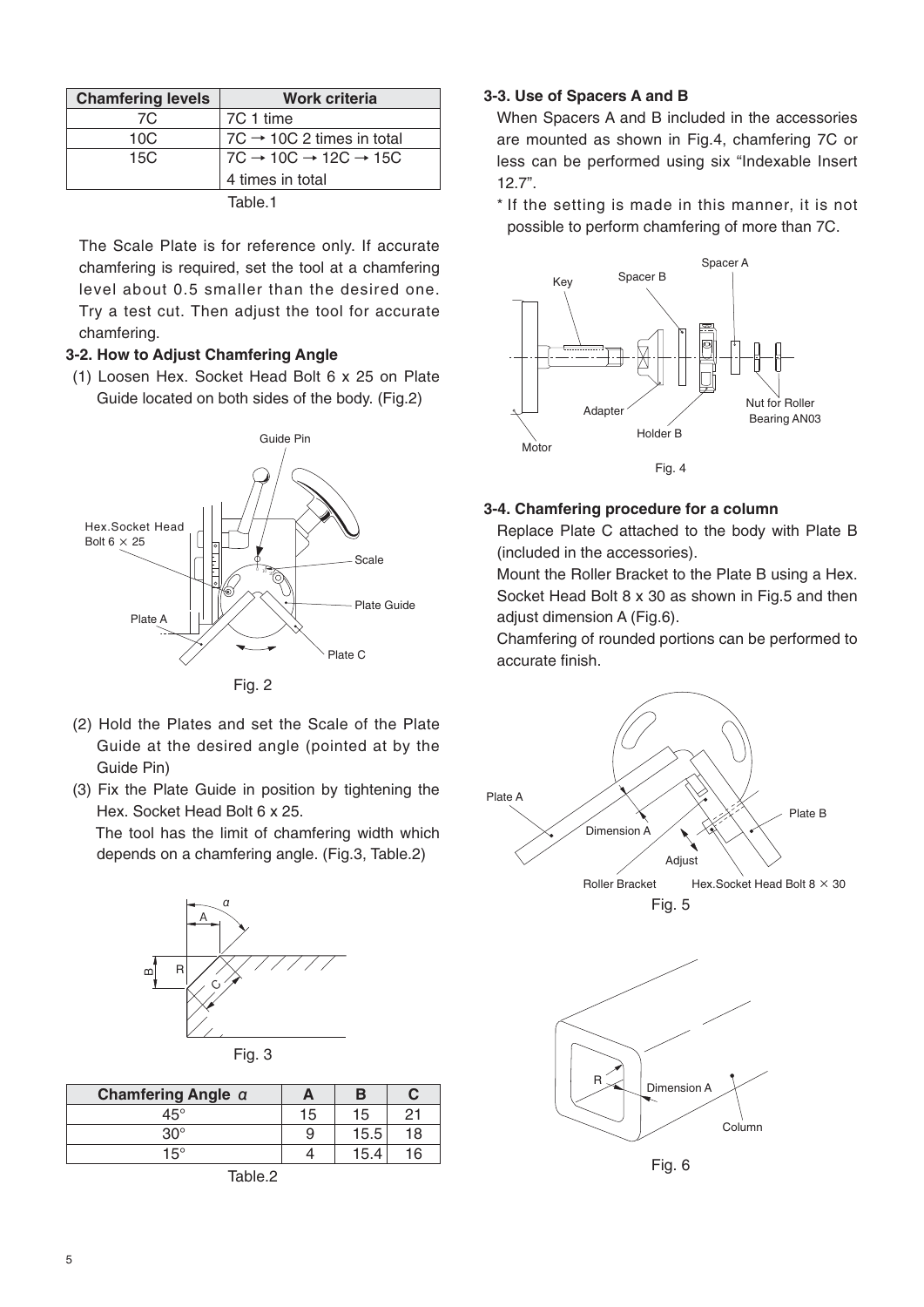# **4 HOW TO OPERATE THE TOOL**

# **WARNING**

● **Always wear suitable eye protection, suitable hearing protection, protective gloves, and respiratory protective equipment.**

# **4-1. Start and Stop ACAUTION**

● **Always be sure the unit is in the OFF position before plugging the power cord into an outlet.** Placing the switch in the ON position initiates operation. Turn the switch to the OFF side to stop

### **4-2. Feeding Speed**

operation.

Operate it at an appropriate speed (30cm/min for mild steel 7C chamfering). If the work surface is burnt, it means the feeding speed is not appropriate. Operation at high feeding speed or with shock will cause damage to the Indexable Inserts or the tool. If cutting chips are burnt at the appropriate speed, visually check the wear condition of the Indexable Inserts and replace it with a new one if worn.

#### **4-3. How to Operation**

Hold T Handle and Sub Handle tightly.

Press the tool to a workpiece slowly and move with arrow direction shown in the rating plate.

## **5 HOW TO REPLACE THE INDEXABLE INSERTS AND THE HOLDERS**

# **WARNING**

- **Be sure to turn the switch OFF and remove the power plug from power supply whenever replacing the Indexable Inserts and the Holders.**
- **The Indexable Inserts and the Holders are much heated right after the operation. Always wear gloves in handling the Indexable Insert and the Holder.**

#### **5-1. How to Replace the Indexable Inserts**

(1) Remove Hex. Socket Head Bolt (Fig.7) and pull it out to the direction as shown of the arrow. (Fig.8)



(2) Loosen Hex. Socket Head Set Screw 6x8 with a Wrench. Take out an Indexable Insert.



(3) Remove chips. Insert the Indexable Insert into the Holder, paying attention to the shape of the Indexable Insert. Fix the Indexable Insert with the Hex. Socket Head Set Screw 6 x 8. (Fig.10)



Recognize that the downward edges of the Indexable Inserts are exact on the flat surface of the Holder. Bad alignment may cause breakage of the Indexable Inserts. (Fig.11)



#### **5-2. How to Replace the Holder**

(1) Separate the Motor Unit from the body as shown in Fig.12. (Remove the Clamp Lever and then remove Hex. Socket Head Bolt 8 x 30 on the back side for this purpose.)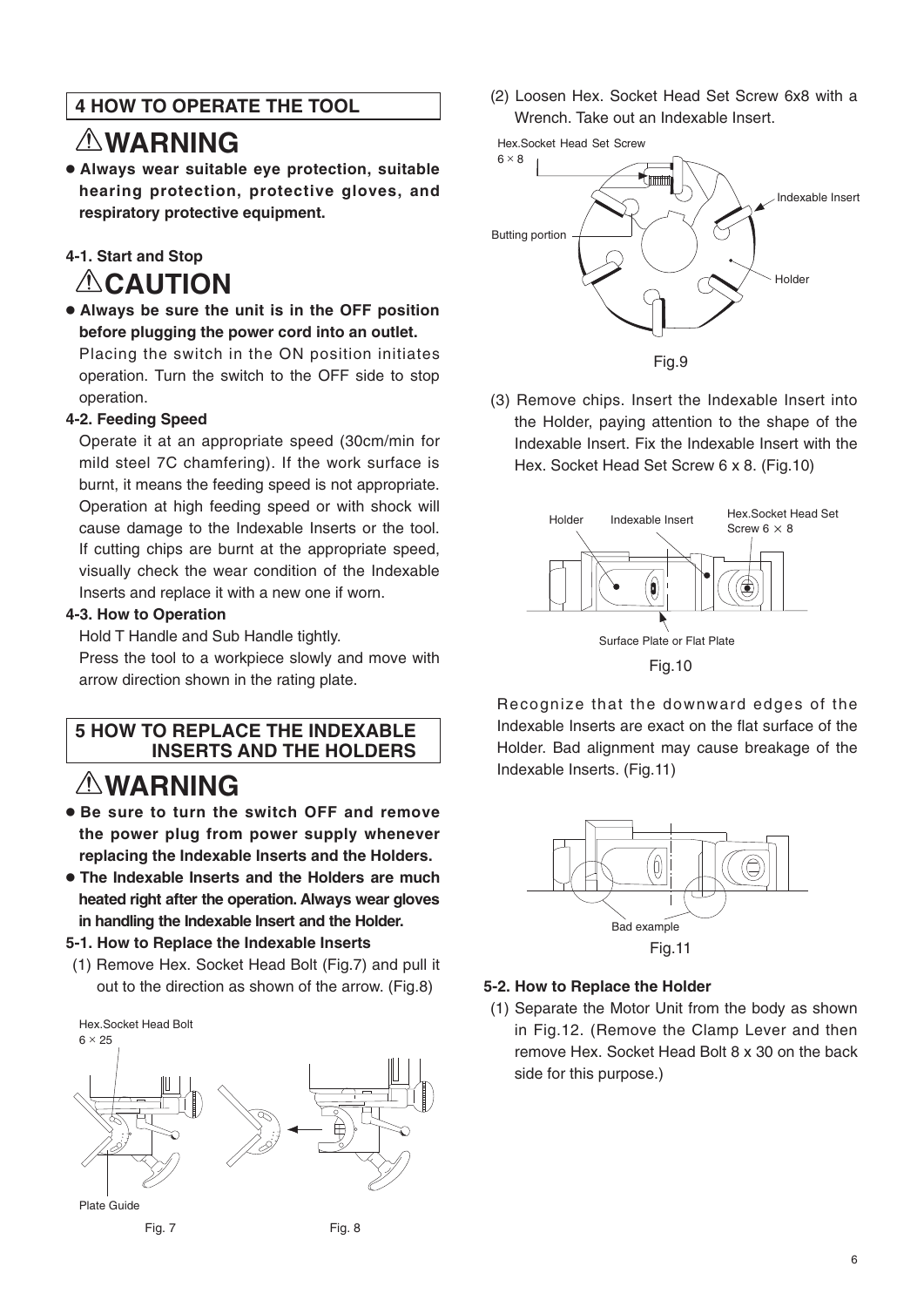

Fig.12

- (2) Remove the Nuts for Roller Bearing shown in Fig.13 using the Spanner and Hook Spanner included in the accessories, and then extract the Holders A and B in the direction of the arrow.
- (3) Mount the Holders A and B in the proper direction (so that projected portions of the Holders A and B face each other), and then firmly tighten the Nuts for Roller Bearing using a Hook Spanner. (Fig.13)



# **6 MAINTENANCE AND INSPECTION WARNING**

- **Be sure to turn the switch OFF and remove the power plug from power supply during maintenance and inspection.**
- **Perform periodic inspection to check for loosening of the attachment screws for each part. Retighten loose screws as required.**

# **7 CONDITION FOR USE**

Burn-out chips suggest that either the feed speed is too slow or the Indexable Inserts have worn-out. Change the cutting conditions or check the conditions of the Indexable Inserts.

# **8 ORDERING SERVICE PARTS**

For further operational and handling information or for replacement of parts and components, contact the company from whom you purchased the tool or an authorized dealer.

In ordering parts and components, give each part number, part name and quantity required.

Use only NITTO genuine parts.

# **9 OPTIONAL PARTS**

| Part No. | <b>Description</b>                | Qty   |
|----------|-----------------------------------|-------|
|          | Indexable Insert 12.7 Ass'y       |       |
|          | TA9A093 (12pcs./set)              | 1 set |
|          | TA9A728 Plate Ass'y for Pipe $\%$ | 1 set |
|          |                                   |       |

※ For Pipe Out Dia. 125mm – 800mm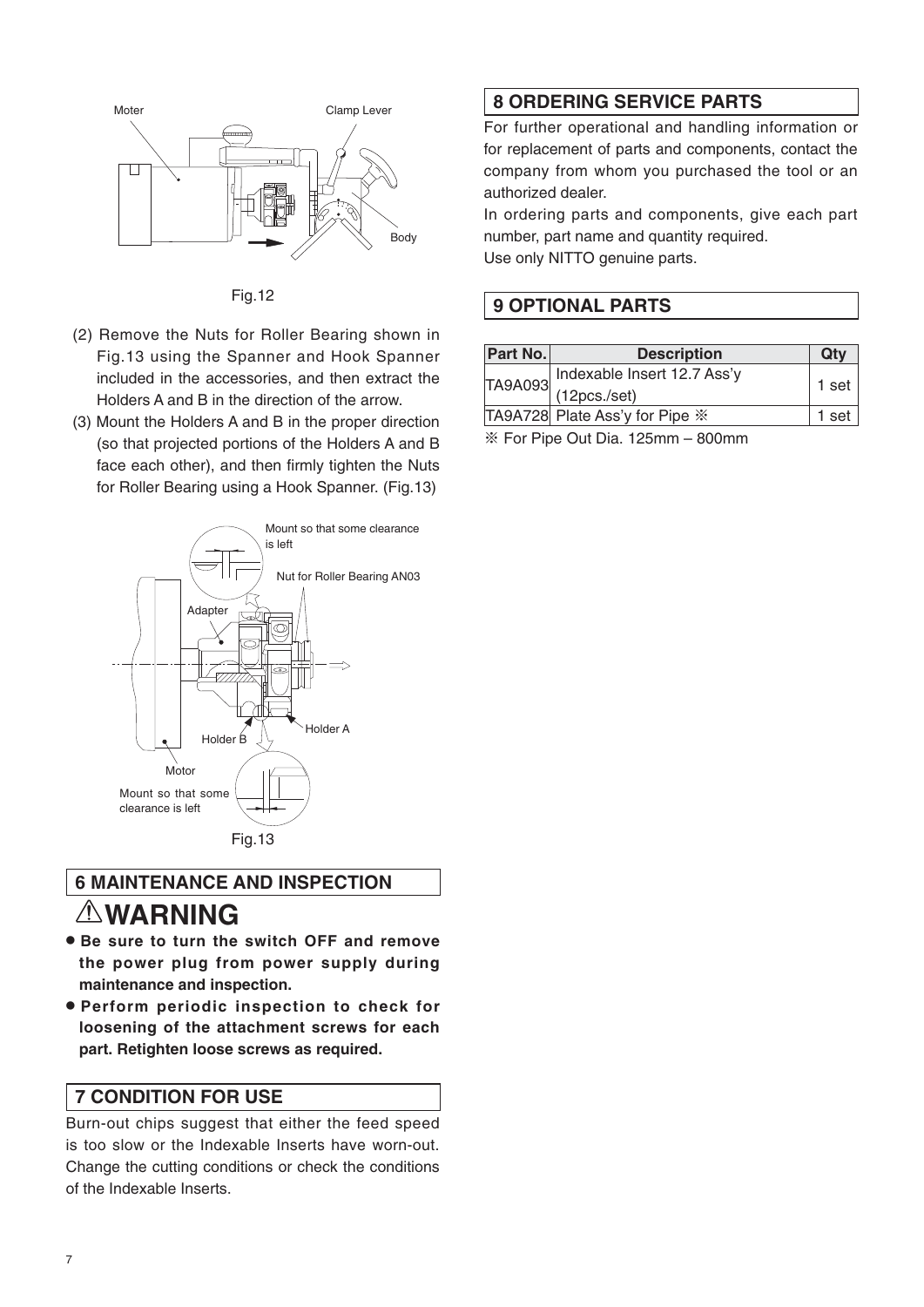## **10 EXPLODED DIAGRAM : HB-15B**

# **WARNING**

This diagram is for your reference only. Do not attempt to service or repair the Tool. Do not take the Tool apart. Contact an authorized Nitto dealer for all service and repair of the Tool. Improper service and repair can cause accidents and service injuries. Never attempt to modify the Tool. Never attempt service or repair the Tool yourself.



The parts numbers with ( ) are included in the Ass'y parts written above them.

| No. | Part No.       | <b>Description</b>                  | Qty   | <b>Price</b> |
|-----|----------------|-------------------------------------|-------|--------------|
| 2   | TP04157        | Nut for Roller Bearing AN03         | 2     |              |
| 3   | TA9A066        | Holder A Ass'y                      | 1 set |              |
| 4   | TA9A067        | Holder B Ass'y                      | 1 set |              |
| 5   | (TP04689)      | Hex. Socket Head set Screw 6 x 8    | 12    |              |
| 6   | TA9A093        | Indexeble Insert 12.7(12pcs. / Set) | 1 set |              |
| 7   | TQ11091        | Adapter                             | 1     |              |
| 8   | TQ00208        | Hex. Socket Head Screw 6 x 12       | 8     |              |
| 9   | TQ00207        | Plate C                             | 1     |              |
| 10  | TP16124        | <b>Plate Guide</b>                  | 2     |              |
| 11  | TQ00205        | Plate A                             | 1     |              |
| 12  | TP06217        | Hex. Socket Head Bolt 6 x 25        | 4     |              |
| 13  | TP00092        | Plain Washer M6                     | 4     |              |
| 16  | <b>TA9A074</b> | T Handle Ass'y                      | 1 set |              |
| 17  | TP16159        | Clamp Lever                         | 1     |              |
| 18  | TP08584        | Hex. Nut M8                         | 1     |              |
| 19  | TP10978        | Plain Washer M8                     | 2     |              |
| 20  | TP07353        | Hex. Socket Head Bolt 8 x 30        | 1     |              |
| 21  | TA99911        | Body Sub Ass'y                      | 1 set |              |
| 22  | TA92089        | Sub Handle Ass'y                    | 1 set |              |
| 25  | TP16151        | Sunk Key 5 x 5 x 36                 | 1     |              |
| 29  | <b>TA9A757</b> | Cabtyre Cable Ass'y                 | 1 set |              |

|     | <b>Accessories</b> |                                     |       |              |  |
|-----|--------------------|-------------------------------------|-------|--------------|--|
| No. | Part No.           | <b>Description</b>                  | Qty   | <b>Price</b> |  |
| 30  | TQ03353            | Hex. Socket Head Cap Screw          |       |              |  |
|     |                    | 10 x 30 with Spring Washer          |       |              |  |
| 31  | TB02203            | Motor Ass'y (220 V- 240 V)          | 1 set |              |  |
| 32  | TB02204            | Motor Ass'y (110 V- 120 V)          | 1 set |              |  |
|     | TP16613            | T Wrench Kev                        | 1     |              |  |
|     | TP01939            | Hex. Socket Screw Key 4             | 1     |              |  |
|     | TP04004            | Hex. Socket Screw Key 5             | 1     |              |  |
|     | TP00170            | Hex. Socket Screw Key 6             | 1     |              |  |
|     | TP04309            | Spanner 24 x 27                     | 1     |              |  |
|     | TP16410            | Hook Spanner 25 - 28                | 1     |              |  |
|     | TQ00206            | Plate B                             |       |              |  |
|     | TA99834            | Roller Bracket Ass'y                | 1 set |              |  |
|     | TP16600            | Spacer A                            |       |              |  |
|     | TP16601            | Spacer B                            |       |              |  |
|     | TA9A093            | Indexable Insert 12.7(12pcs. / Set) | 1 set |              |  |
|     | TQ13535            | <b>Instruction Manual</b>           |       |              |  |
|     | TQ13531            | Declaration of Conformity           |       |              |  |